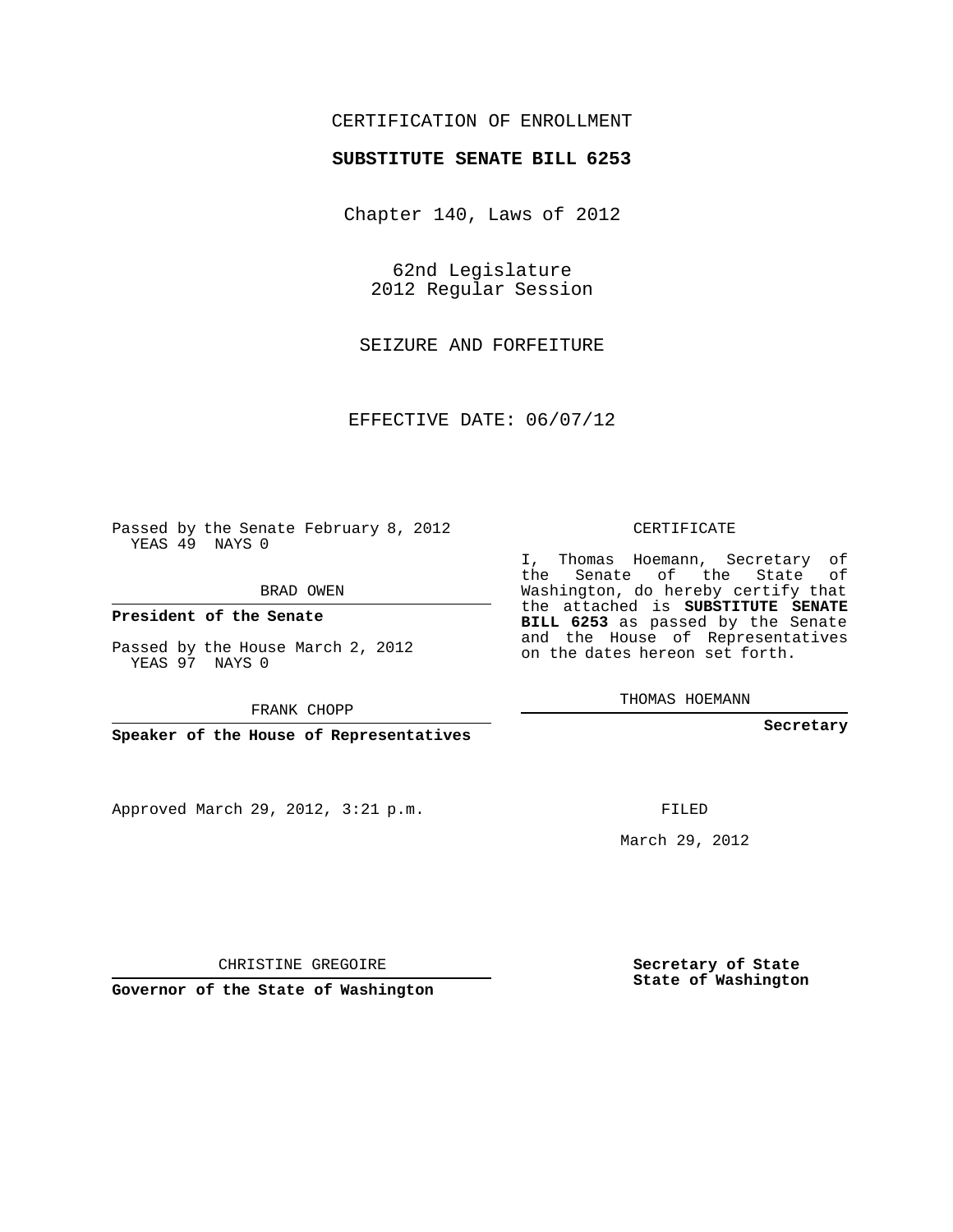## **SUBSTITUTE SENATE BILL 6253** \_\_\_\_\_\_\_\_\_\_\_\_\_\_\_\_\_\_\_\_\_\_\_\_\_\_\_\_\_\_\_\_\_\_\_\_\_\_\_\_\_\_\_\_\_

\_\_\_\_\_\_\_\_\_\_\_\_\_\_\_\_\_\_\_\_\_\_\_\_\_\_\_\_\_\_\_\_\_\_\_\_\_\_\_\_\_\_\_\_\_

Passed Legislature - 2012 Regular Session

**State of Washington 62nd Legislature 2012 Regular Session**

**By** Senate Judiciary (originally sponsored by Senators Eide, Kline, Regala, Shin, Kohl-Welles, Litzow, Chase, Stevens, Nelson, Keiser, Roach, and Conway)

READ FIRST TIME 02/01/12.

1 AN ACT Relating to seizure and forfeiture; and adding a new section to chapter 9A.88 RCW.

BE IT ENACTED BY THE LEGISLATURE OF THE STATE OF WASHINGTON:

 NEW SECTION. **Sec. 1.** A new section is added to chapter 9A.88 RCW to read as follows:

 (1) The following are subject to seizure and forfeiture and no property right exists in them:

 (a) Any property or other interest acquired or maintained in violation of RCW 9.68A.100, 9.68A.101, or 9A.88.070 to the extent of the investment of funds, and any appreciation or income attributable to the investment, from a violation of RCW 9.68A.100, 9.68A.101, or 9A.88.070;

 (b) All conveyances, including aircraft, vehicles, or vessels, which are used, or intended for use, in any manner to facilitate a violation of RCW 9.68A.100, 9.68A.101, or 9A.88.070, except that:

 (i) No conveyance used by any person as a common carrier in the transaction of business as a common carrier is subject to forfeiture under this section unless it appears that the owner or other person in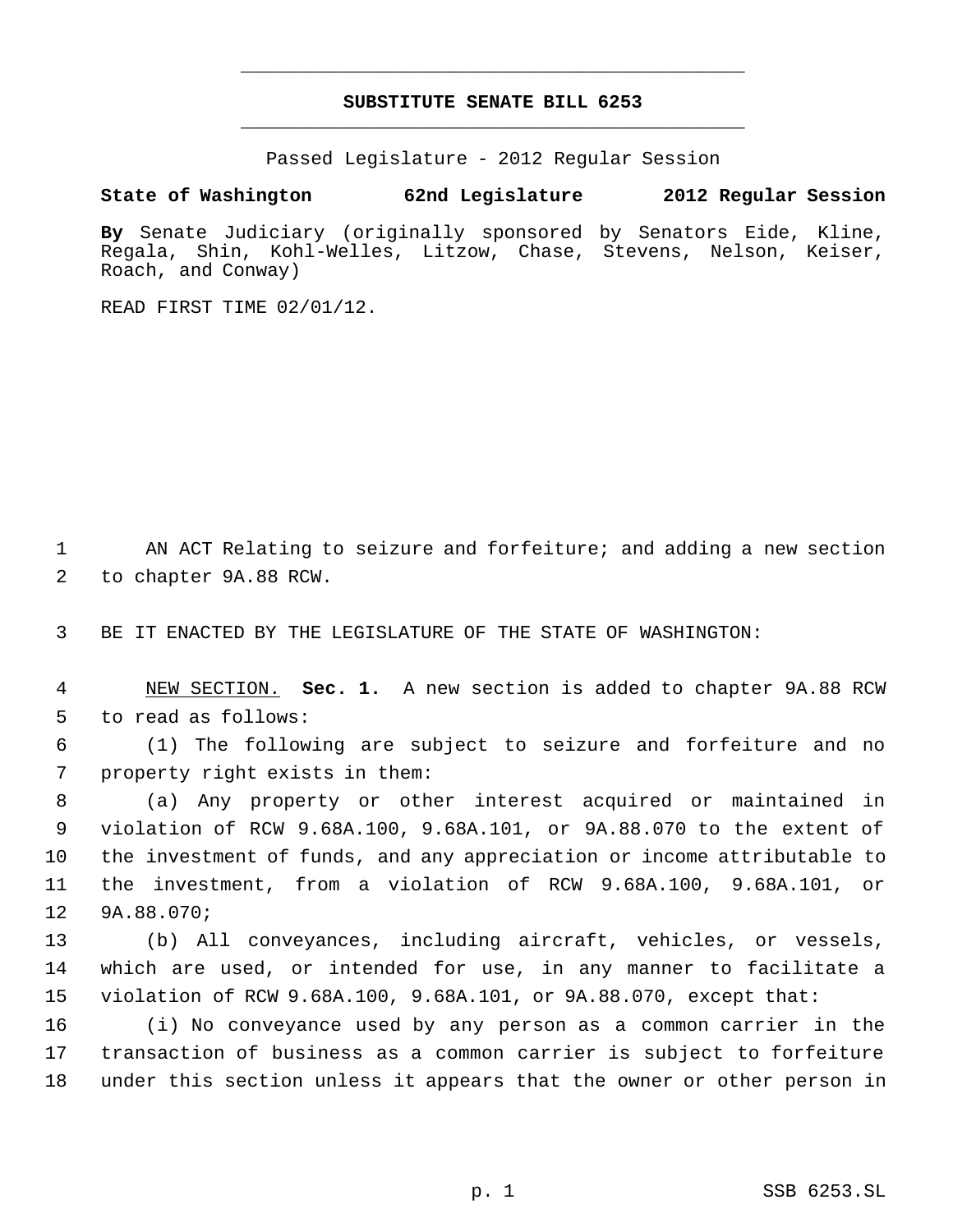charge of the conveyance is a consenting party or privy to a violation of RCW 9.68A.100, 9.68A.101, or 9A.88.070;

 (ii) No conveyance is subject to forfeiture under this section by reason of any act or omission established by the owner thereof to have been committed or omitted without the owner's knowledge or consent;

 (iii) A forfeiture of a conveyance encumbered by a bona fide security interest is subject to the interest of the secured party if the secured party neither had knowledge of nor consented to the act or omission; and

 (iv) When the owner of a conveyance has been arrested for a violation of RCW 9.68A.100, 9.68A.101, or 9A.88.070, the conveyance in which the person is arrested may not be subject to forfeiture unless it is seized or process is issued for its seizure within ten days of the owner's arrest;

 (c) Any property, contractual right, or claim against property used to influence any enterprise that a person has established, operated, controlled, conducted, or participated in the conduct of, in violation of RCW 9.68A.100, 9.68A.101, or 9A.88.070;

 (d) All proceeds traceable to or derived from an offense defined in RCW 9.68A.100, 9.68A.101, or 9A.88.070 and all moneys, negotiable instruments, securities, and other things of value significantly used or intended to be used significantly to facilitate commission of the offense;

 (e) All books, records, and research products and materials, including formulas, microfilm, tapes, and data which are used, or intended for use, in violation of RCW 9.68A.100, 9.68A.101, or 9A.88.070;

 (f) All moneys, negotiable instruments, securities, or other tangible or intangible property of value furnished or intended to be furnished by any person in exchange for a violation of RCW 9.68A.100, 9.68A.101, or 9A.88.070, all tangible or intangible personal property, proceeds, or assets acquired in whole or in part with proceeds traceable to an exchange or series of exchanges in violation of RCW 9.68A.100, 9.68A.101, or 9A.88.070, and all moneys, negotiable instruments, and securities used or intended to be used to facilitate any violation of RCW 9.68A.100, 9.68A.101, or 9A.88.070. A forfeiture of money, negotiable instruments, securities, or other tangible or intangible property encumbered by a bona fide security interest is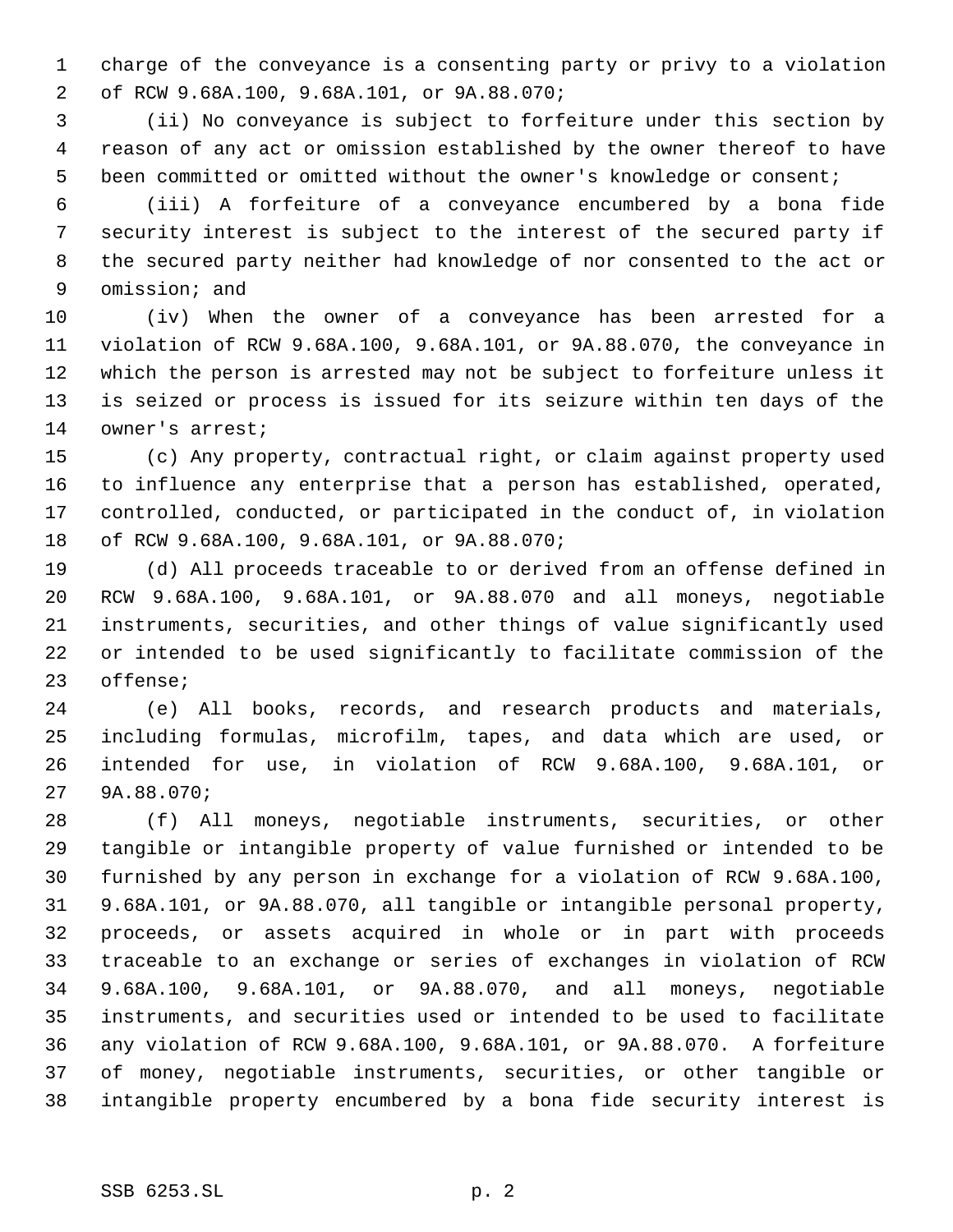subject to the interest of the secured party if, at the time the security interest was created, the secured party neither had knowledge of nor consented to the act or omission. No personal property may be forfeited under this subsection (1)(f), to the extent of the interest of an owner, by reason of any act or omission, which that owner establishes was committed or omitted without the owner's knowledge or consent; and

 (g) All real property, including any right, title, and interest in the whole of any lot or tract of land, and any appurtenances or improvements which are being used with the knowledge of the owner for a violation of RCW 9.68A.100, 9.68A.101, or 9A.88.070, or which have been acquired in whole or in part with proceeds traceable to an exchange or series of exchanges in violation of RCW 9.68A.100, 9.68A.101, or 9A.88.070, if a substantial nexus exists between the violation and the real property. However:

 (i) No property may be forfeited pursuant to this subsection (1)(g), to the extent of the interest of an owner, by reason of any act or omission committed or omitted without the owner's knowledge or consent;

 (ii) A forfeiture of real property encumbered by a bona fide security interest is subject to the interest of the secured party if the secured party, at the time the security interest was created, neither had knowledge of nor consented to the act or omission.

 (2) Real or personal property subject to forfeiture under this section may be seized by any law enforcement officer of this state upon process issued by any superior court having jurisdiction over the property. Seizure of real property shall include the filing of a lis pendens by the seizing agency. Real property seized under this section shall not be transferred or otherwise conveyed until ninety days after seizure or until a judgment of forfeiture is entered, whichever is later: PROVIDED, That real property seized under this section may be transferred or conveyed to any person or entity who acquires title by foreclosure or deed in lieu of foreclosure of a security interest. Seizure of personal property without process may be made if:

 (a) The seizure is incident to an arrest or a search under a search warrant;

(b) The property subject to seizure has been the subject of a prior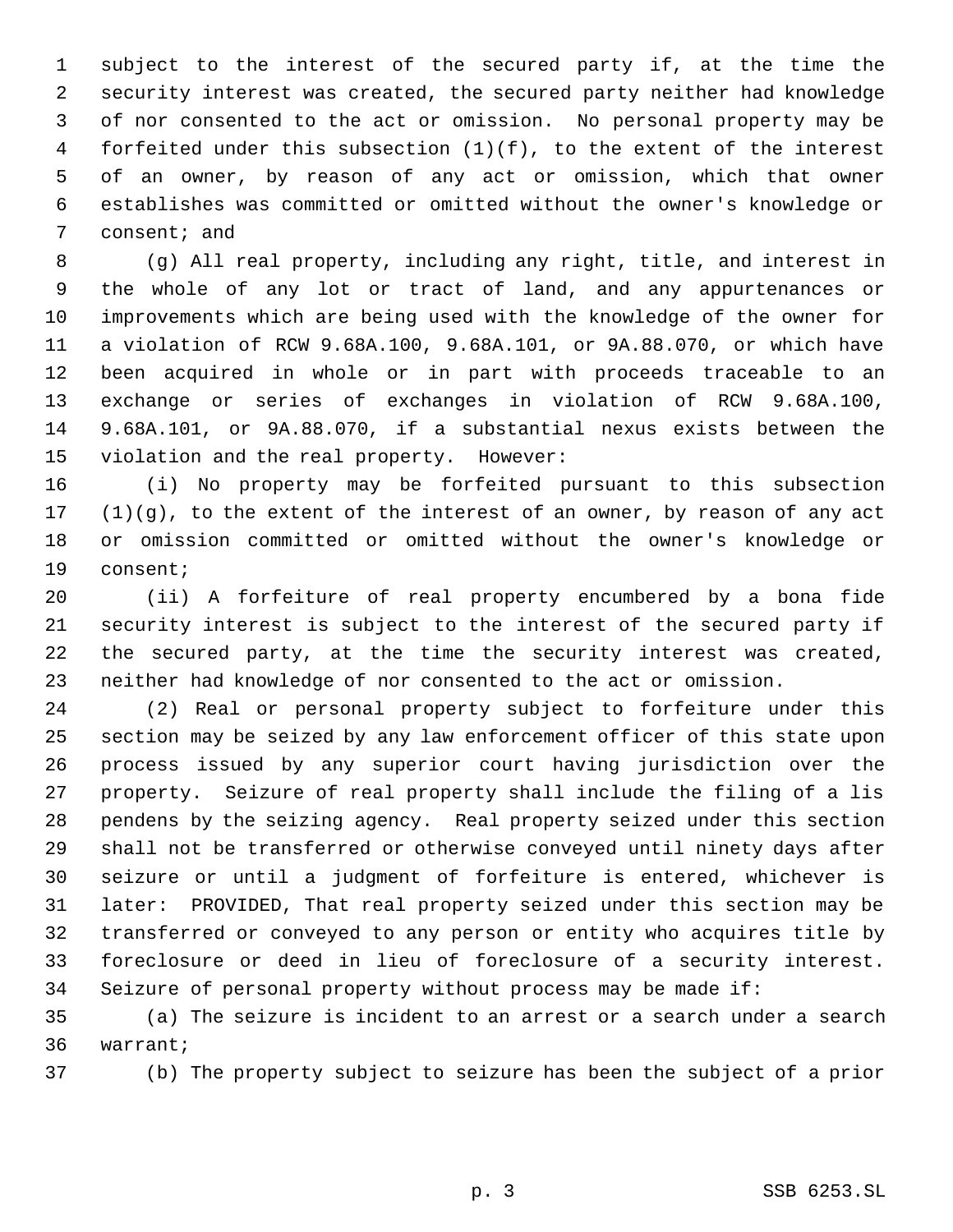judgment in favor of the state in a criminal injunction or forfeiture proceeding; or

 (c) The law enforcement officer has probable cause to believe that the property was used or is intended to be used in violation of RCW 9.68A.100, 9.68A.101, or 9A.88.070.

 (3) In the event of seizure pursuant to subsection (2) of this section, proceedings for forfeiture shall be deemed commenced by the seizure. The law enforcement agency under whose authority the seizure was made shall cause notice to be served within fifteen days following the seizure on the owner of the property seized and the person in charge thereof and any person having any known right or interest therein, including any community property interest, of the seizure and intended forfeiture of the seized property. Service of notice of seizure of real property shall be made according to the rules of civil procedure. However, the state may not obtain a default judgment with respect to real property against a party who is served by substituted service absent an affidavit stating that a good faith effort has been made to ascertain if the defaulted party is incarcerated within the state, and that there is no present basis to believe that the party is incarcerated within the state. Notice of seizure in the case of property subject to a security interest that has been perfected by filing a financing statement, or a certificate of title, shall be made by service upon the secured party or the secured party's assignee at the address shown on the financing statement or the certificate of title. The notice of seizure in other cases may be served by any method authorized by law or court rule including, but not limited to, service by certified mail with return receipt requested. Service by mail shall be deemed complete upon mailing within the fifteen day period following the seizure.

 (4) If no person notifies the seizing law enforcement agency in writing of the person's claim of ownership or right to possession of items specified in subsection (1) of this section within forty-five days of the service of notice from the seizing agency in the case of personal property and ninety days in the case of real property, the item seized shall be deemed forfeited. The community property interest in real property of a person whose spouse or domestic partner committed a violation giving rise to seizure of the real property may not be forfeited if the person did not participate in the violation.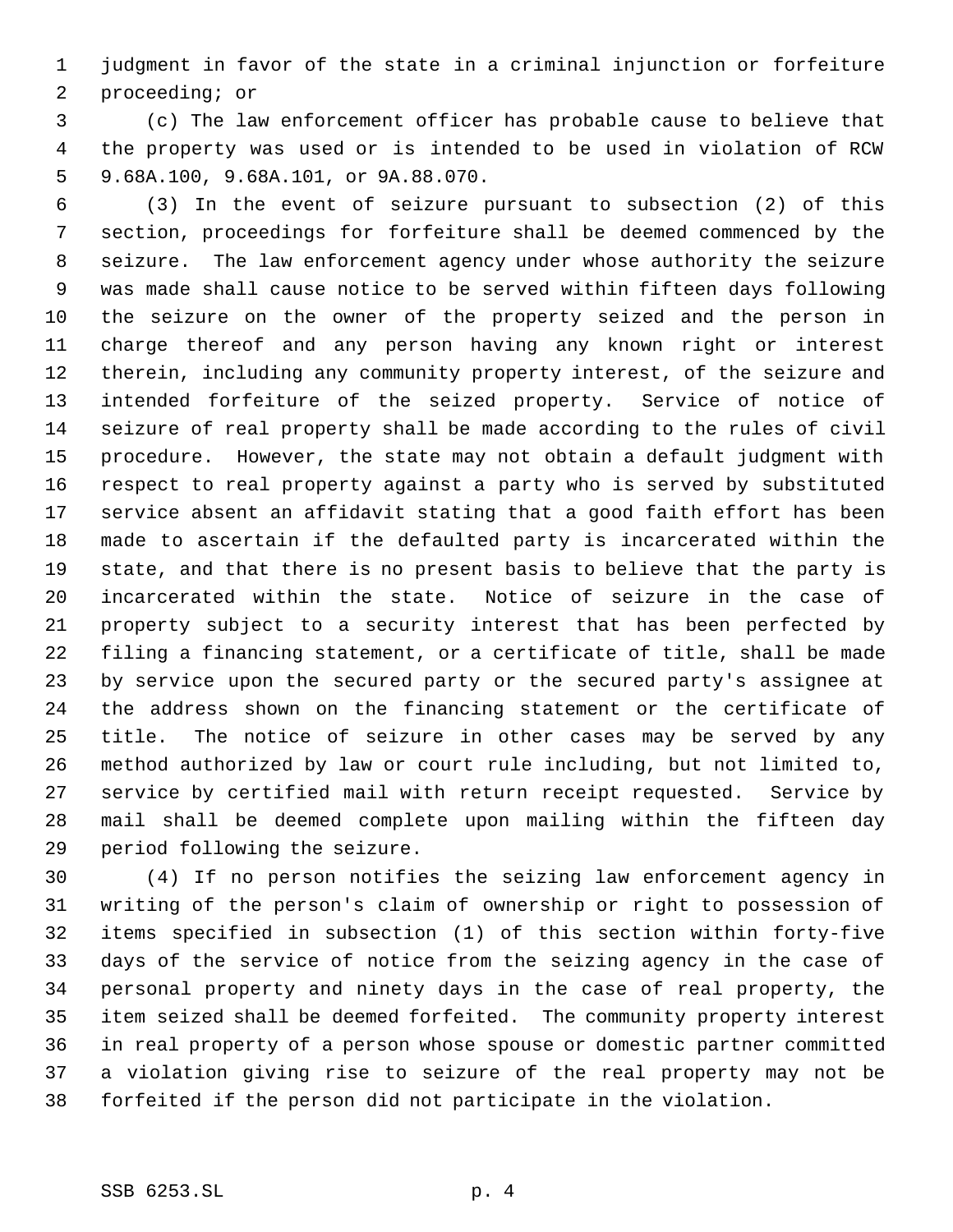(5) If any person notifies the seizing law enforcement agency in writing of the person's claim of ownership or right to possession of items specified in subsection (1) of this section within forty-five days of the service of notice from the seizing agency in the case of personal property and ninety days in the case of real property, the person or persons shall be afforded a reasonable opportunity to be heard as to the claim or right. The notice of claim may be served by any method authorized by law or court rule including, but not limited to, service by first-class mail. Service by mail shall be deemed complete upon mailing within the forty-five day period following service of the notice of seizure in the case of personal property and within the ninety day period following service of the notice of seizure in the case of real property. The hearing shall be before the chief law enforcement officer of the seizing agency or the chief law enforcement officer's designee, except where the seizing agency is a state agency as defined in RCW 34.12.020(4), the hearing shall be before the chief law enforcement officer of the seizing agency or an administrative law judge appointed under chapter 34.12 RCW, except that any person asserting a claim or right may remove the matter to a court of competent jurisdiction. Removal of any matter involving personal property may only be accomplished according to the rules of civil procedure. The person seeking removal of the matter must serve process against the state, county, political subdivision, or municipality that operates the seizing agency, and any other party of interest, in accordance with RCW 4.28.080 or 4.92.020, within forty-five days after the person seeking removal has notified the seizing law enforcement agency of the person's claim of ownership or right to possession. The court to which the matter is to be removed shall be the district court when the aggregate value of personal property is within the jurisdictional limit set forth in RCW 3.66.020. A hearing before the seizing agency and any appeal therefrom shall be under Title 34 RCW. In all cases, the burden of proof is upon the law enforcement agency to establish, by a preponderance of the evidence, that the property is subject to forfeiture.

 The seizing law enforcement agency shall promptly return the article or articles to the claimant upon a determination by the administrative law judge or court that the claimant is the present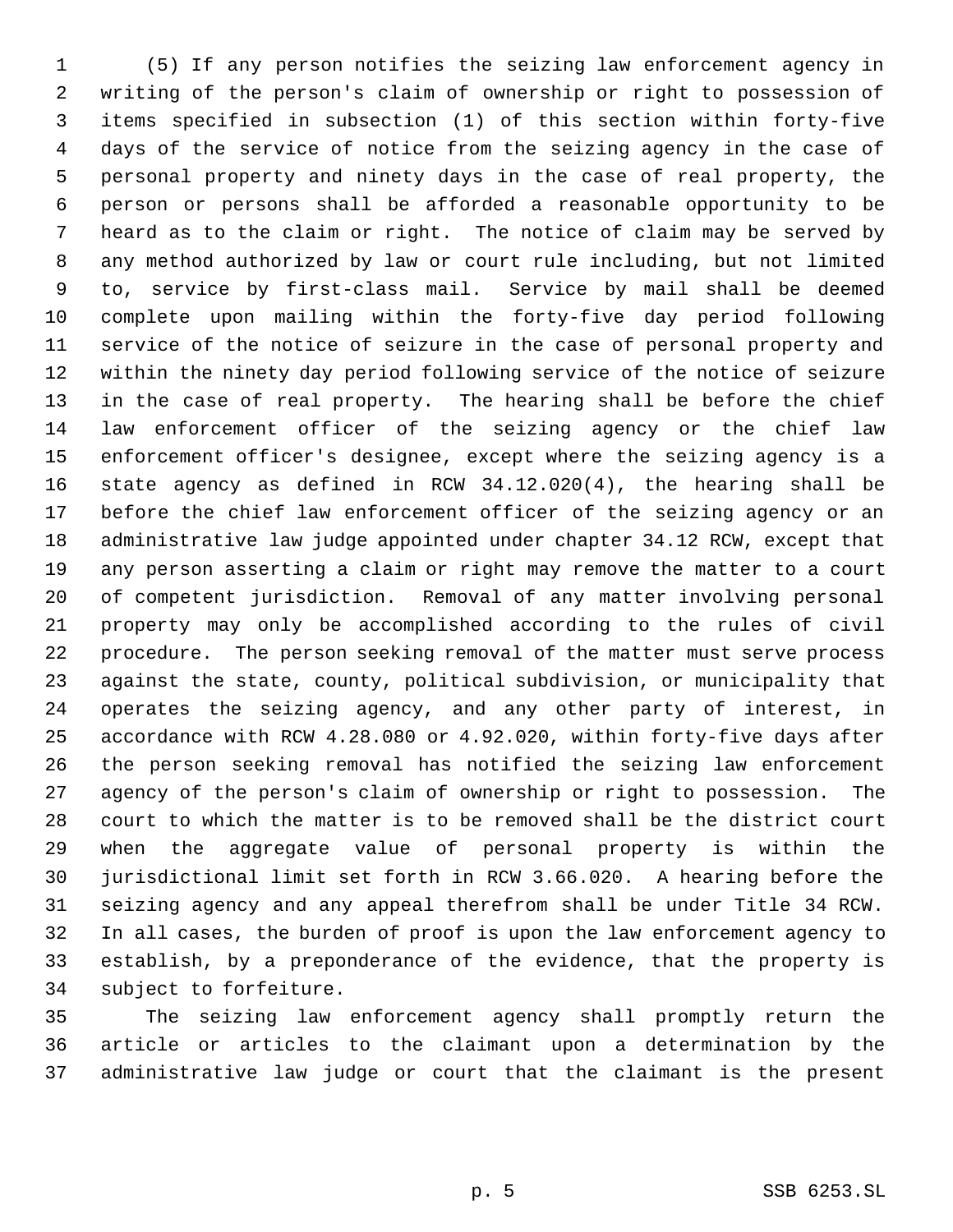lawful owner or is lawfully entitled to possession thereof of items specified in subsection (1) of this section.

 (6) In any proceeding to forfeit property under this title, where the claimant substantially prevails, the claimant is entitled to reasonable attorneys' fees reasonably incurred by the claimant. In addition, in a court hearing between two or more claimants to the article or articles involved, the prevailing party is entitled to a judgment for costs and reasonable attorneys' fees.

 (7) When property is forfeited under this chapter, the seizing law enforcement agency shall sell the property that is not required to be destroyed by law and that is not harmful to the public.

 (8)(a) When property is forfeited, the seizing agency shall keep a record indicating the identity of the prior owner, if known, a description of the property, the disposition of the property, the value of the property at the time of seizure, and the amount of proceeds realized from disposition of the property.

 (b) Each seizing agency shall retain records of forfeited property for at least seven years.

 (c) Each seizing agency shall file a report including a copy of the records of forfeited property with the state treasurer each calendar quarter.

 (d) The quarterly report need not include a record of forfeited property that is still being held for use as evidence during the investigation or prosecution of a case or during the appeal from a conviction.

 (9)(a) By January 31st of each year, each seizing agency shall remit to the state treasurer the net proceeds of any property forfeited during the preceding calendar year. Money remitted shall be deposited in the prostitution prevention and intervention account under RCW 43.63A.740.

 (b) The net proceeds of forfeited property is the value of the forfeitable interest in the property after deducting the cost of satisfying any bona fide security interest to which the property is subject at the time of seizure; and in the case of sold property, after deducting the cost of sale, including reasonable fees or commissions paid to independent selling agents, and the cost of any valid landlord's claim for damages under subsection (11) of this section.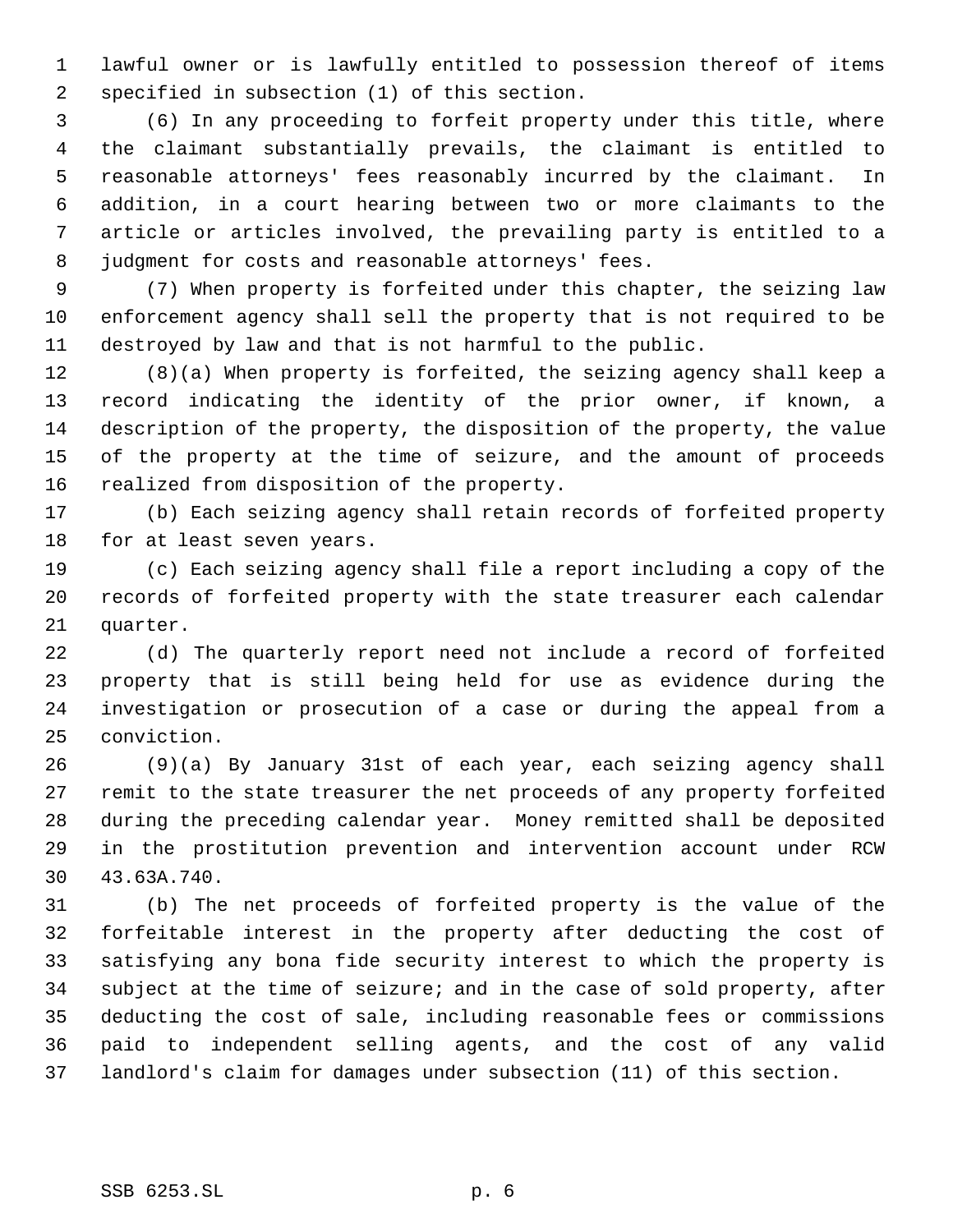(c) The value of sold forfeited property is the sale price. The value of destroyed property and retained firearms or illegal property is zero.

 (10) Upon the entry of an order of forfeiture of real property, the court shall forward a copy of the order to the assessor of the county in which the property is located. Orders for the forfeiture of real property shall be entered by the superior court, subject to court rules. Such an order shall be filed by the seizing agency in the county auditor's records in the county in which the real property is located.

 (11) A landlord may assert a claim against proceeds from the sale of assets seized and forfeited under subsection (9) of this section, only if:

 (a) A law enforcement officer, while acting in his or her official capacity, directly caused damage to the complaining landlord's property while executing a search of a tenant's residence;

 (b) The landlord has applied any funds remaining in the tenant's deposit, to which the landlord has a right under chapter 59.18 RCW, to cover the damage directly caused by a law enforcement officer prior to asserting a claim under the provisions of this section;

 (i) Only if the funds applied under (b) of this subsection are insufficient to satisfy the damage directly caused by a law enforcement officer, may the landlord seek compensation for the damage by filing a claim against the governmental entity under whose authority the law enforcement agency operates within thirty days after the search;

 (ii) Only if the governmental entity denies or fails to respond to the landlord's claim within sixty days of the date of filing, may the landlord collect damages under this subsection by filing within thirty days of denial or the expiration of the sixty day period, whichever occurs first, a claim with the seizing law enforcement agency. The seizing law enforcement agency must notify the landlord of the status of the claim by the end of the thirty day period. Nothing in this section requires the claim to be paid by the end of the sixty day or thirty day period; and

 (c) For any claim filed under (b) of this subsection, the law enforcement agency shall pay the claim unless the agency provides substantial proof that the landlord either: